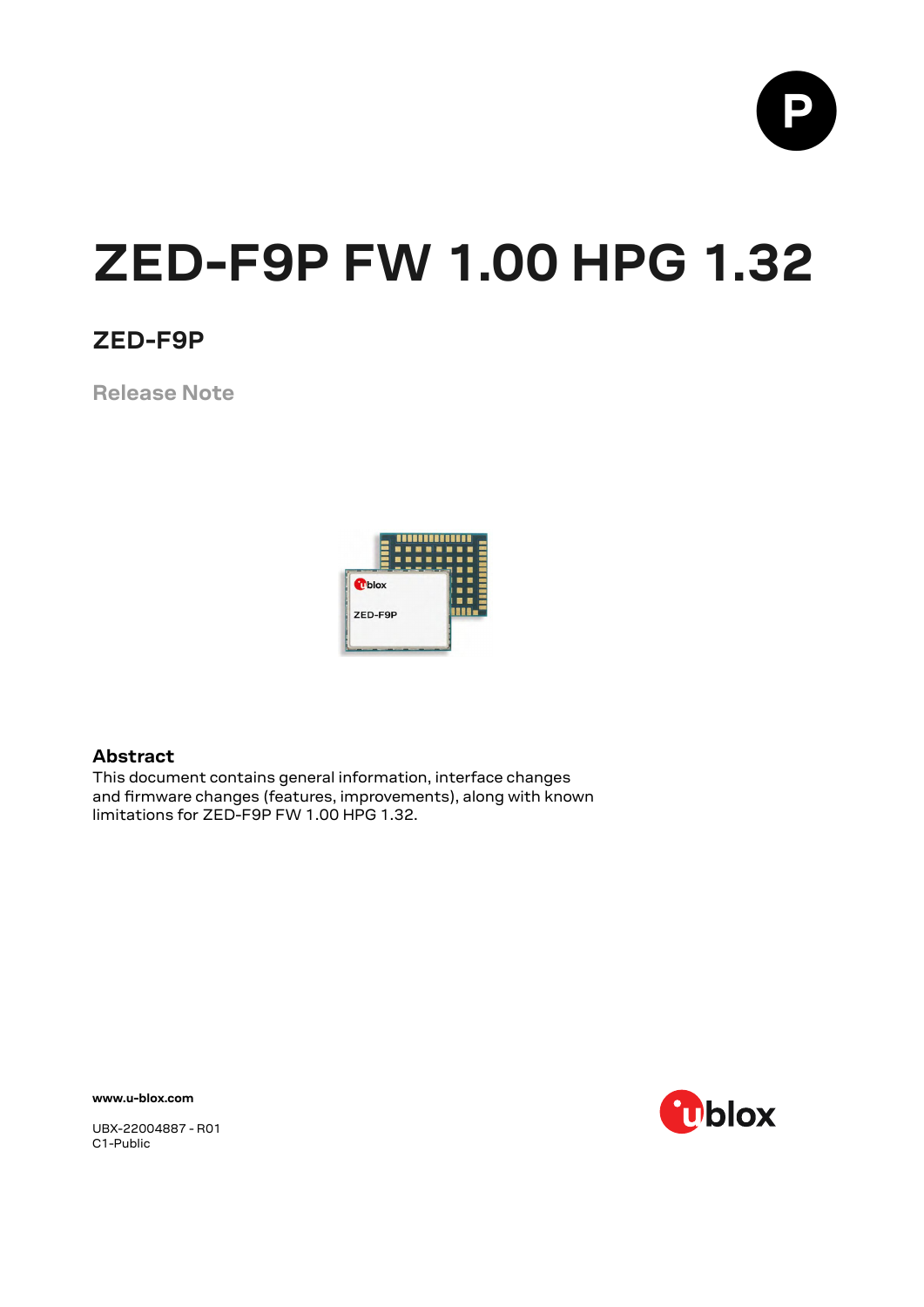

### **Document information**

| Title                    | ZED-F9P FW 1.00 HPG 1.32 |             |
|--------------------------|--------------------------|-------------|
| <b>Subtitle</b>          | ZED-F9P                  |             |
| Document type            | Release Note             |             |
| Document number          | UBX-22004887             |             |
| <b>Revision and date</b> | R <sub>01</sub>          | 02-May-2022 |
| Disclosure restriction   | C <sub>1</sub> -Public   |             |

u-blox or third parties may hold intellectual property rights in the products, names, logos and designs included in this document. Copying, reproduction, modification or disclosure to third parties of this document or any part thereof is only permitted with the express written permission of u-blox.

The information contained herein is provided "as is" and u-blox assumes no liability for its use. No warranty, either express or implied, is given, including but not limited to, with respect to the accuracy, correctness, reliability and fitness for a particular purpose of the information.This document may be revised by u-blox at any time without notice. For the most recent documents, visit www.u-blox.com.

Copyright © 2022, u-blox AG.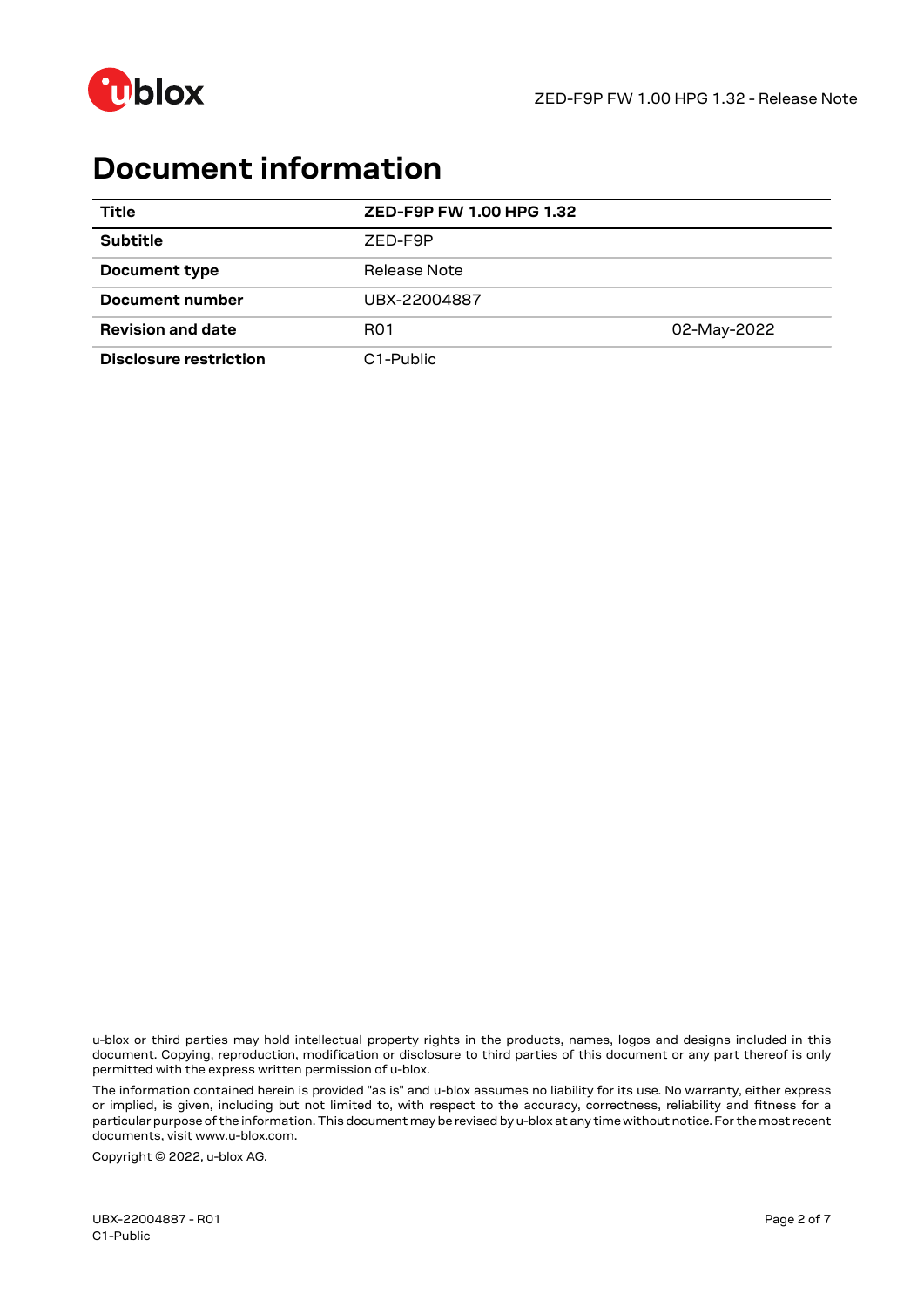

# **Contents**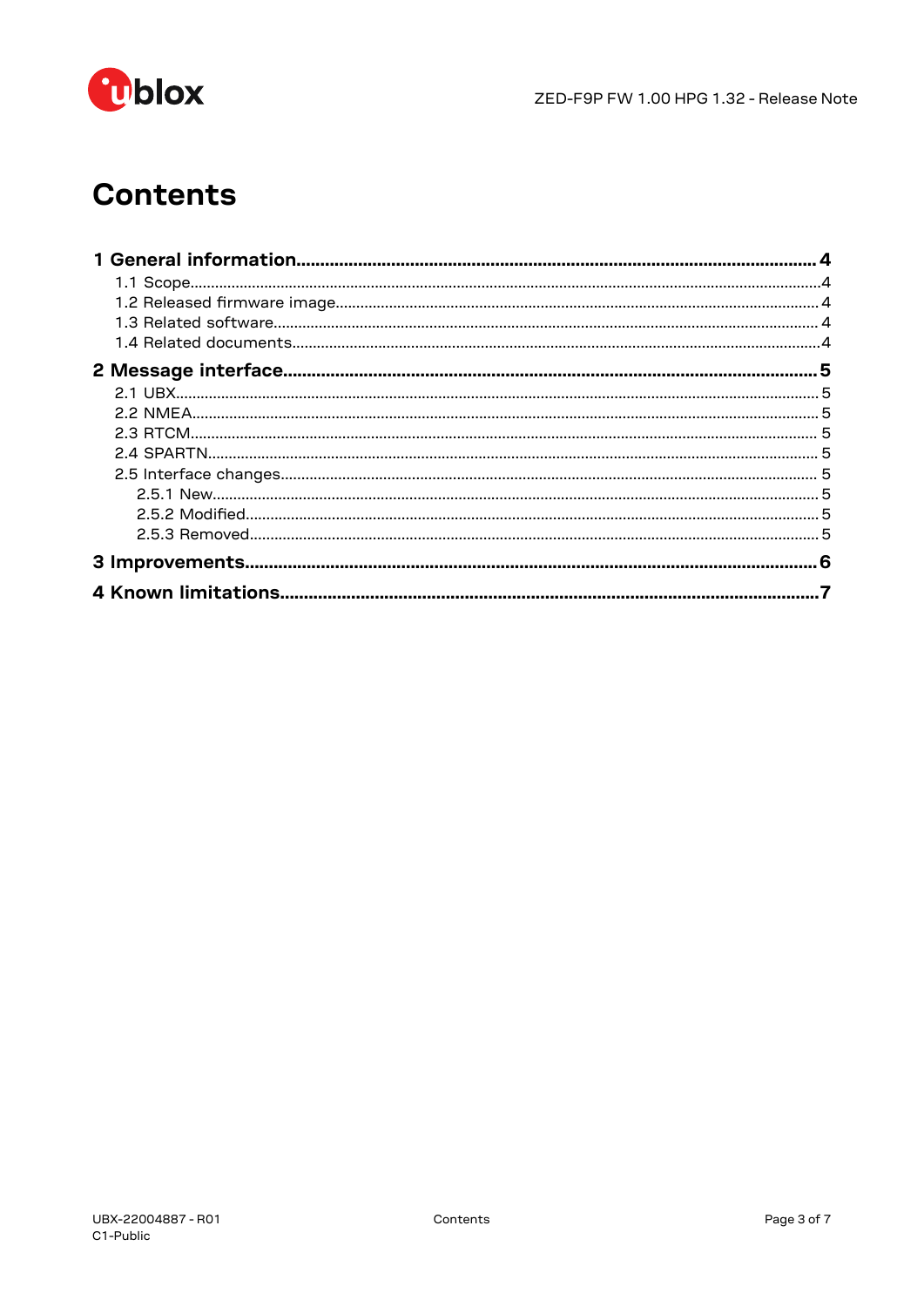

# <span id="page-3-0"></span>**1 General information**

### <span id="page-3-1"></span>**1.1 Scope**

This Release Note applies to ZED-F9P with Firmware 1.00 HPG 1.32.

The document covers the changes in the ZED-F9P firmware compared to firmware version FW 1.00 HPG 1.30. Please refer to u-blox ZED-F9P Release Note [FW 1.00 HPG 1.30](#page-3-5) for a full description.

### <span id="page-3-2"></span>**1.2 Released firmware image**

| File             | UBX F9 100 HPG 132 ZED F9P.df73486d99374142f3aabf79b7178f48.bin                                    |
|------------------|----------------------------------------------------------------------------------------------------|
| Firmware version | EXT CORE 1.00 (Ofa0ae)<br>FWVER=HPG 1.32                                                           |
| ROM base support | ROM 1.02 - ROM BASE 0x118B2060<br>ROM 1.01 - ROM BASE 0xDD3FE36C<br>ROM 0.40 - ROM BASE 0xCAAF619C |

**Table 1: Released firmware image for u-blox ZED-F9P**

### <span id="page-3-3"></span>**1.3 Related software**

It is recommended to use u-center GNSS evaluation software version 22.05 (or later) with the released product.

#### <span id="page-3-4"></span>**1.4 Related documents**

- **[1]** HPG 1.32 Interface description, UBX-22008968
- **[2]** ZED-F9P-04B Data sheet, UBX-21044850
- **[3]** ZED-F9P Integration manual, UBX-18010802
- <span id="page-3-5"></span>**[4]** ZED-F9P Release note FW 1.00 HPG 1.30, UBX-21047459
- $\mathbb{F}$ For regular updates to u-blox documentation and to receive product change notifications please register on our homepage (<https://www.u-blox.com>).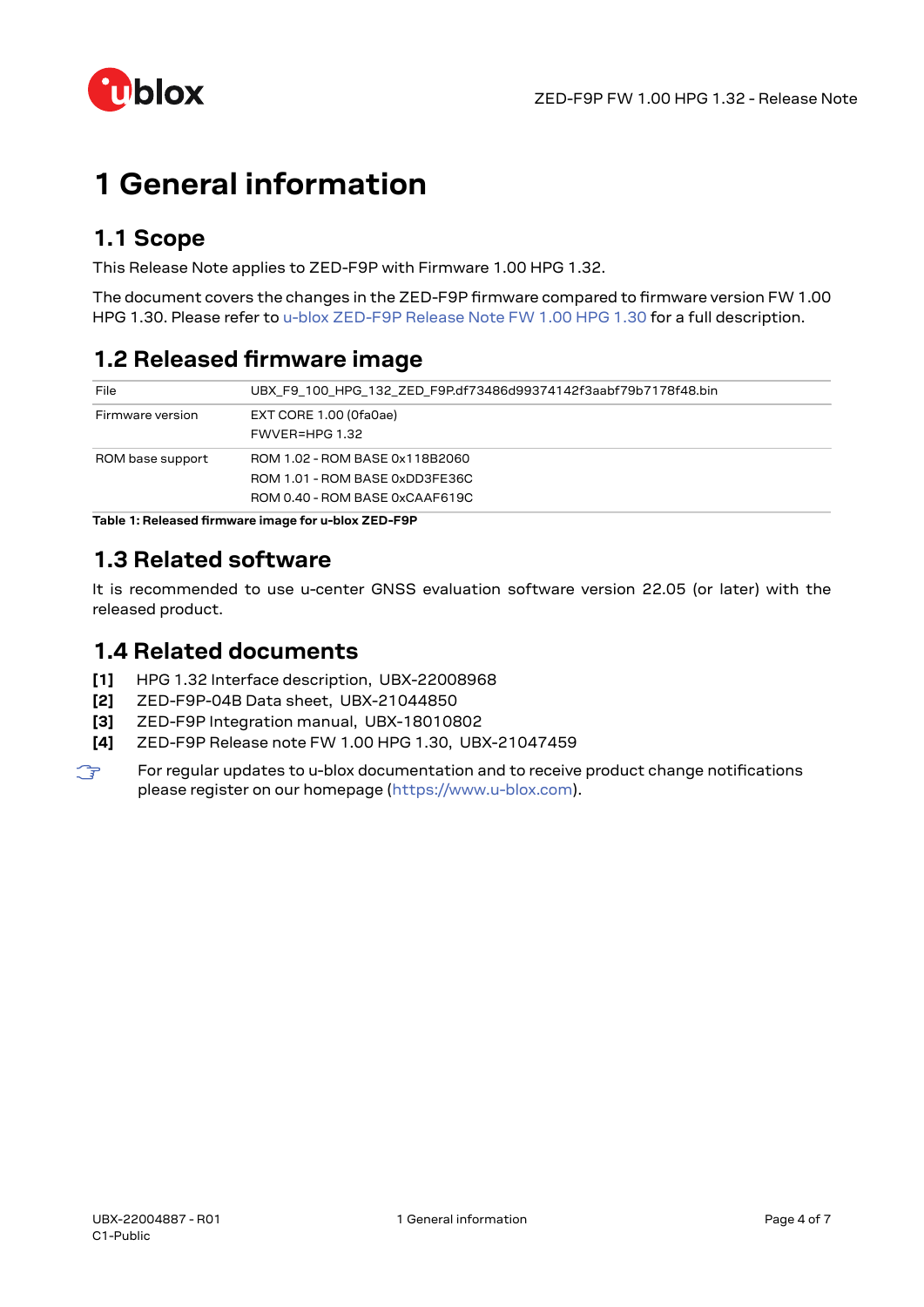

## <span id="page-4-0"></span>**2 Message interface**

#### <span id="page-4-1"></span>**2.1 UBX**

ZED-F9P FW 1.00 HPG 1.32 supports UBX protocol version 27.31.

### <span id="page-4-2"></span>**2.2 NMEA**

ZED-F9P FW 1.00 HPG 1.32 supports up to NMEA protocol version 4.11.

Five NMEA standards are supported. The default NMEA version is 4.11, and, alternatively, versions 4.10, 4.0, 2.3, and 2.1 can be enabled.

#### <span id="page-4-3"></span>**2.3 RTCM**

ZED-F9P FW 1.00 HPG 1.32 supports up to RTCM3 standard version 3.3.

#### <span id="page-4-4"></span>**2.4 SPARTN**

ZED-F9P FW 1.00 HPG 1.32 supports up to SPARTN protocol version 2.0.1.

#### <span id="page-4-5"></span>**2.5 Interface changes**

#### <span id="page-4-6"></span>**2.5.1 New**

| Message / Configuration item | <b>Description / Comment</b> |
|------------------------------|------------------------------|
| -                            |                              |

#### <span id="page-4-7"></span>**2.5.2 Modified**

| Message / Configuration item | <b>Description / Comment</b>                                                                                                                                           |
|------------------------------|------------------------------------------------------------------------------------------------------------------------------------------------------------------------|
| UBX-RXM-SPARTNKEY            | Message can be send at any time to overwrite previously saved keys, without needing<br>a system restart or without needing to wait for previously saved keys to expire |
| CFG-UART2INPROT-UBX          | Default value changed from false to true; enables UBX input protocol support on<br>UART2 by default                                                                    |
|                              | CFG-QZSS-SLAS MAX BASELINE Default value changed from 200 km to 350 km                                                                                                 |

#### <span id="page-4-8"></span>**2.5.3 Removed**

| Message / Configuration item | <b>Description / Comment</b> |
|------------------------------|------------------------------|
| $\overline{\phantom{0}}$     | -                            |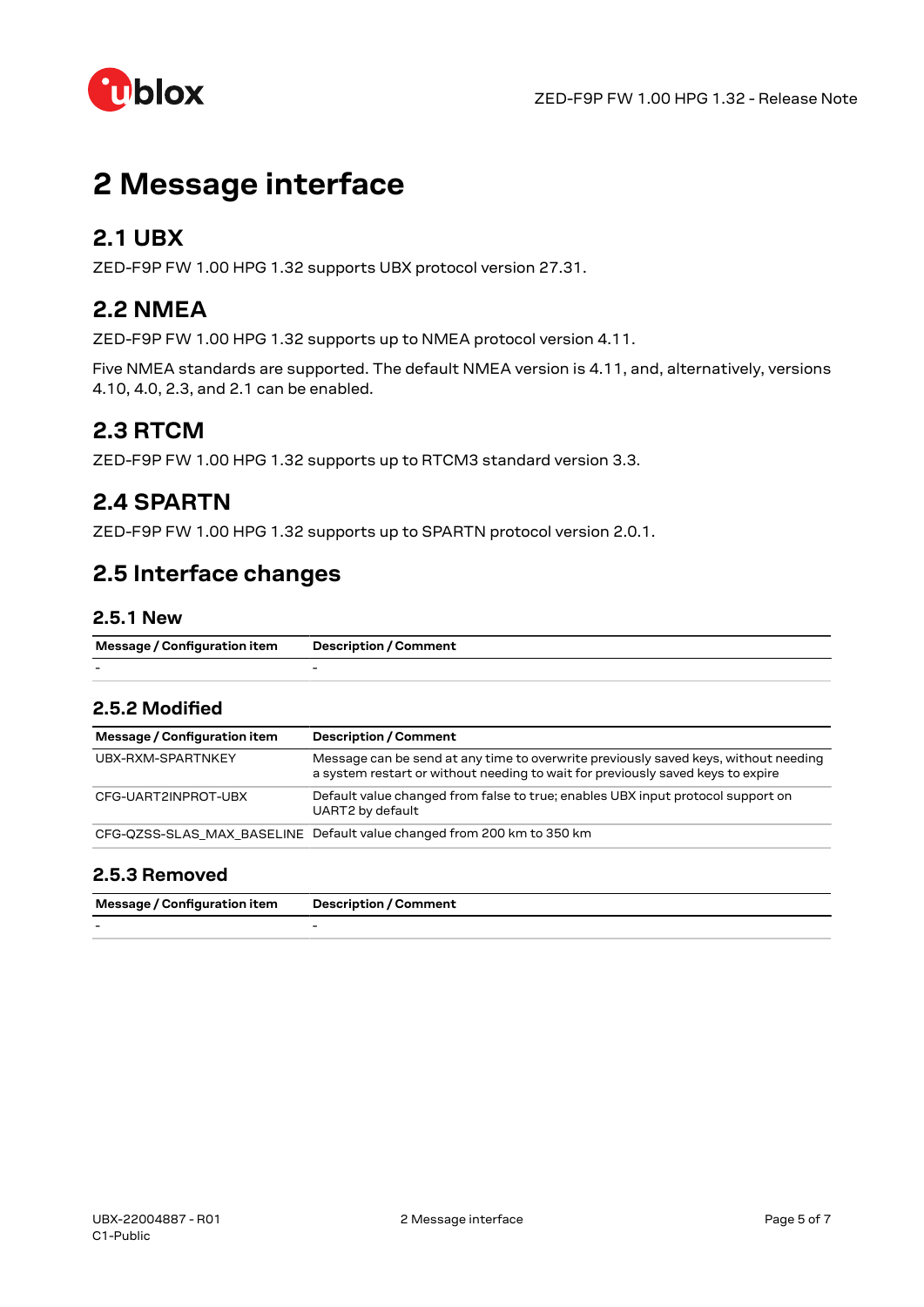

# <span id="page-5-0"></span>**3 Improvements**

- Increased receiver robustness in southern hemisphere when SPARTN input is provided
- When QZSS L1S is enabled, QZSS L1C/A reports now correct 'Half cycle validity' information in UBX-RXM-RAWX
- UBX-RXM-SPARTNKEY can be polled on all ports, not only on UART1
- UBX-RXM-SPARTNKEY can be send at any time to overwrite previously saved keys, without needing a system restart or without needing to wait for previously saved keys to expire
- SPARTN IP stream decryption robustness improvements to ensure decryption is performed only on valid data verified fully as a SPARTN frame